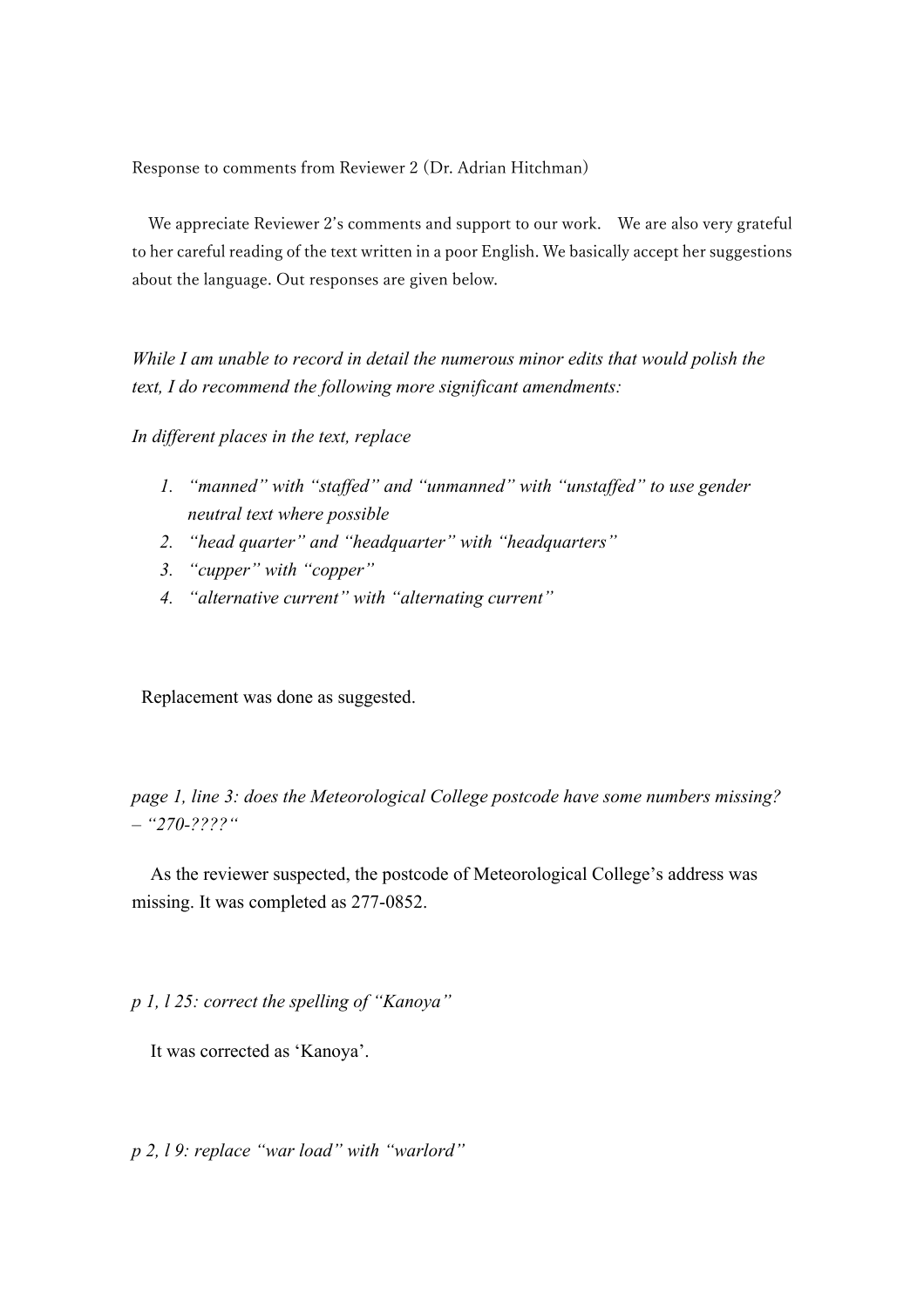It was corrected as suggested.

*p 8, l 1: replace "dart-covered" with "dirt-covered" (I think)*

The reviewer is correct. The mistake was corrected.

*p 18, l 6: replace "Verlin" with "Berlin"*

It was corrected as suggested.

*p 22, l 8: replace "consigned" with "assigned"*

It was corrected as suggested.

*p 26, l 4: replace "electorode" with "electrode"*

It was corrected as suggested.

*p 31, l 10: replace "function" with "operate"*

It was changed as suggested.

*p 45, l 1: change the Section number from "8" to "9", and then add 1 to all later Section number*

 Thank you for spotting this embarrassing mistake. The section is numbered correctly now.